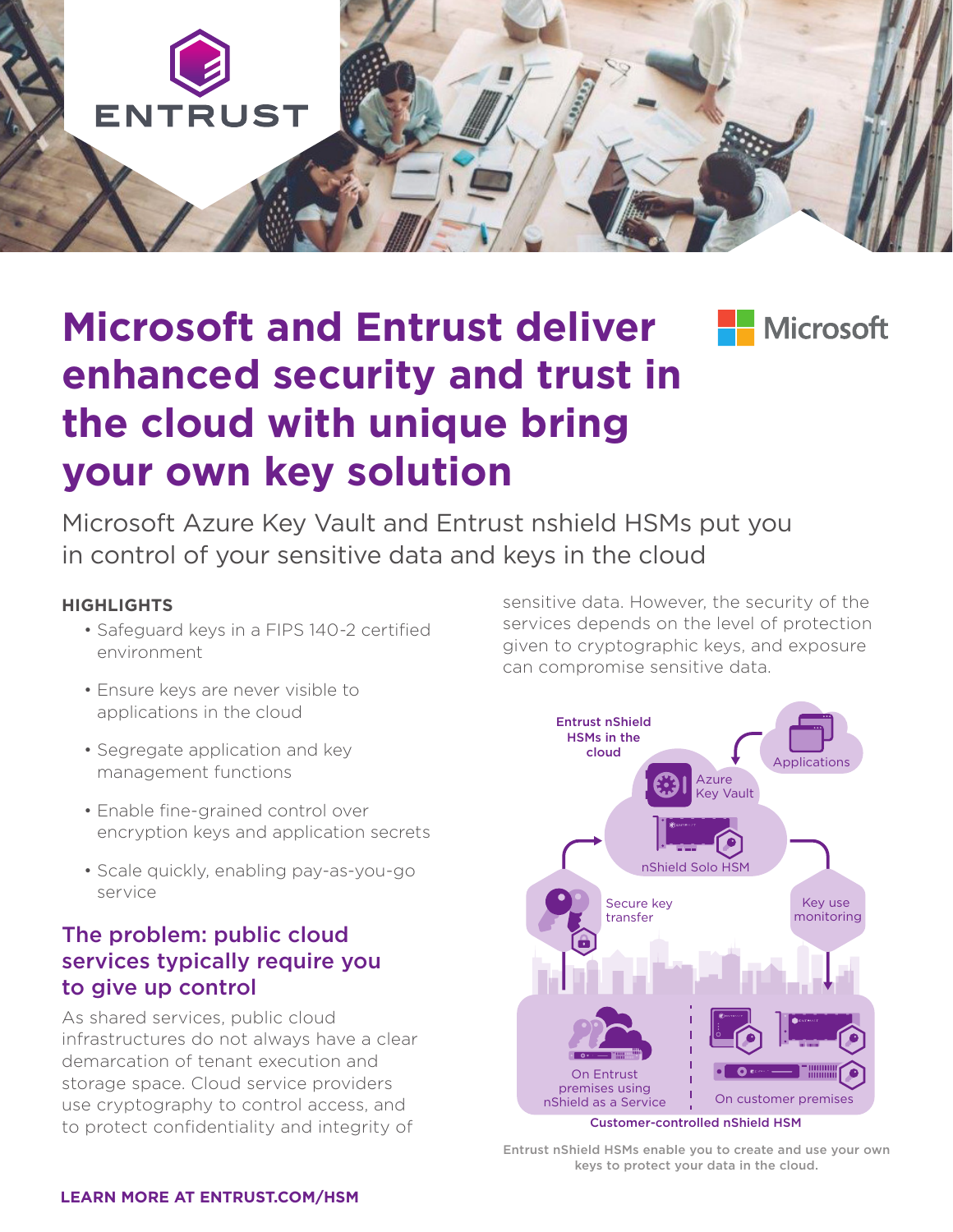### The challenge: maintaining control of the cryptographic keys that secure your sensitive data

Cloud services can be quickly deployed and scaled on an as-needed basis. In order to secure your data in this environment, you need to control the encryption keys used by cloud applications. Maintaining control over encryption keys and application secrets is essential for enhanced trust and the robustness of the public cloud service.

### The solution: Microsoft Azure Key Vault with enhanced key controls enabled by Entrust nShield HSMs

Microsoft Azure Key Vault provides you with the ability to create your own secure container in the cloud. Using Entrust nShield® hardware security modules (HSMs) to safeguard and manage your sensitive data and keys, Microsoft Azure Key Vault enables you to maintain control. Entrust nShield HSMs safeguard cryptographic keys independently of the software environment in the cloud. Authorized applications running in the cloud can use the keys, but cannot see them.

The bring your own key (BYOK) option allows you to use your own Entrust nShield HSM to generate and transfer keys securely to an HSM in the cloud owned by Microsoft. Microsoft gets a cache copy of your key, and appropriately authorized applications within Azure can make use of your key. The key can be replicated between HSMs for disaster recovery, but the hardware does not allow your key to be visible outside the HSMs. BYOK ensures the keys remain locked inside the certified security boundary known as an nShield "Security World." For additional security, near-real time usage logs allow you to see exactly how and when your key is used by Azure. As the key owner, you can monitor key use and revoke key access if necessary.

### Why use Entrust HSMs with Microsoft Azure Key Vault?

Entrust nShield HSMs safeguard and manage the cryptographic keys that protect your sensitive data in the cloud. Entrust nShield HSMs:

- Generate and securely transfer cryptographic keys without leaving the security boundary created by Security World
- Protect the key while in Microsoft possession within a FIPS 140-2 certified cryptographic boundary
- Ensure cryptographic keys are always available and used only for authorized purposes through robust access control mechanisms and enforced separation of duties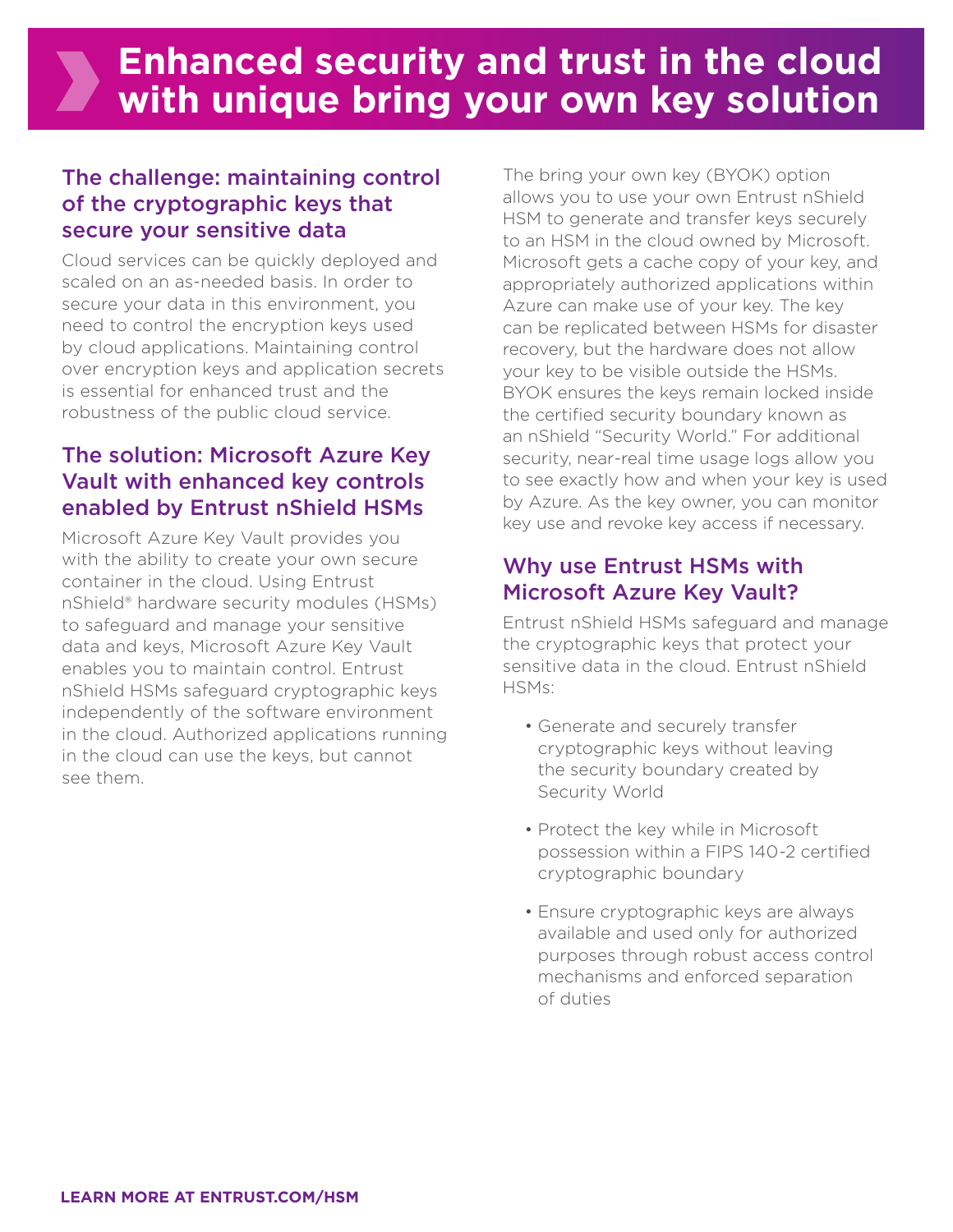## **Enhanced security and trust in the cloud with unique bring your own key solution**

## High assurance cloud security

Entrust nShield HSMs neutralize the perception that sensitive data maintained in the cloud is vulnerable because the cloud can only be a shared service with a shared security infrastructure. Entrust nShield HSMs:

- Protect keys in a hardened, tamperresistant environment
- Enforce security policies, separating security functions from administrative tasks
- Comply with regulatory requirements for public sector, financial services and enterprises

### Entrust HSMs

Entrust nShield HSMs are among the highestperforming, most secure and easy-tointegrate HSM solutions available, facilitating regulatory compliance and delivering the highest levels of data and application security for enterprise, financial and government organizations.

Our unique Security World key management architecture provides strong, granular controls over access and usage of keys.

### Microsoft

Microsoft has transformed the way businesses run their applications, create and share content, and build collaborative processes. Systems based on Microsoft Azure Key Vault make cloud services accessible and more secure. Microsoft Azure Key Vault uses cryptography to protect data, establishing trustworthy business environments that:

- Enable you to stay in control of your data and keys with an anchor to Active Directory
- Maintain cloud expectations for quick and scalable deployment and cost-effectiveness
- Support the segregation of duty between managing applications and managing keys

### Learn more

To find out more about Entrust nShield HSMs visit **entrust.com/HSM**. To learn more about Entrust's digital security solutions for identities, access, communications and data visit entrust.com



**Gold Application Integration Gold Datacenter**